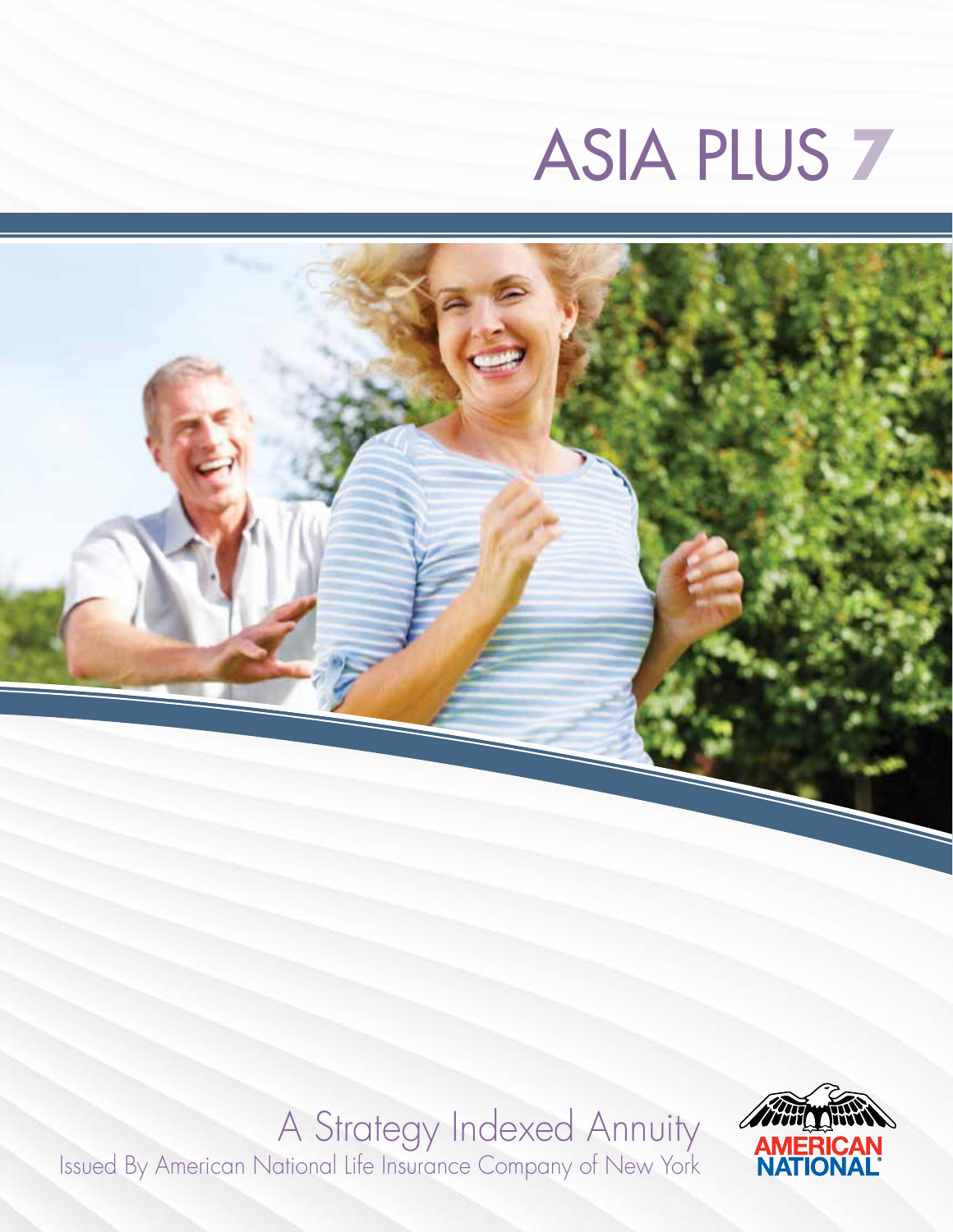

### Your Life. Your Strategies.

You've come a long way. You're not a financial novice anymore. You have worked hard, built some equity, lost more equity than you would have liked and are looking for a future that will smooth out the rough edges, provide you some safety and yet also provide you the potential to grow a portion of your money for future needs.

You like the idea of having a backstop that will prevent the big declines in value and yet will keep pace with inflation and allow you to have the opportunity to grow your nest egg. In an era where taxes are expected to continue to rise, you would like to accumulate cash value tax-deferred until the day you need it. Finally, you want to have flexibility so all of your money is not in the same basket with the same degree of risk.

### What is an Indexed Annuity?

Indexed annuities offer consumers the potential to have a higher rate of interest calculated, based on the movement of an index, than a traditional fixed annuity. Indexed annuities calculate the amount of interest during a defined period of time based on the movement of an index. There will never be a negative index charge to your indexed interest, and you will always earn at least the minimum guaranteed interest rate.

The ASIA PLUS 7 bases the interest credited to your annuity on the S&P 500® Index. Your premium is never placed directly in the stock market or in an indexed fund. Interest credited is simply based upon the movement of the S&P 500® Index, hence the name Indexed Annuity. The movement of the S&P 500® Index over the past 20 years is illustrated on the next page.

The S&P 500® Index is based upon the common stock price of the 500 top publicly traded domestic companies in the U.S. economy as determined by Standard and Poor. It is one of the most commonly followed indices and is considered to be representative of the market as a whole. The index is market value weighted so that the stocks of the companies with a larger market capitalization have a greater effect on the index.

Your premium earns interest, if any, based upon the chosen strategy and the performance of the S&P 500<sup>®</sup> Index from the beginning of your one-year Segment Term to the end of your Segment Term. The interest credited is subject to both a Cap and Participation Rate or a Specified Rate which are declared at the beginning of each Segment Term.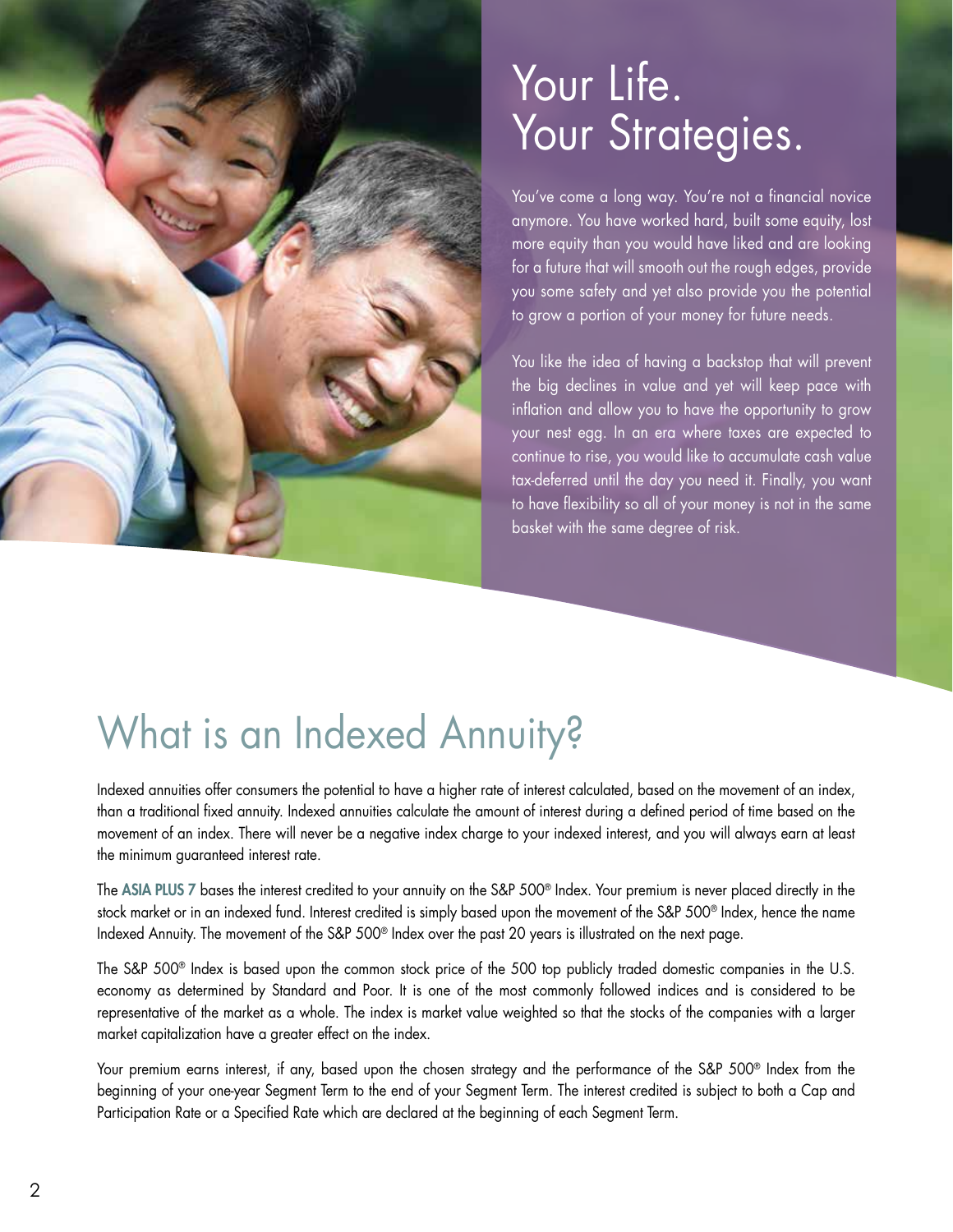

The S&P 500® Index does not reflect dividends paid on the stocks underlying the index. You do not have any direct ownership in any individual stock or index. The index cannot be predicted over any given period of time. Past performance of the Index is no guarantee of future results.

# What makes ASIA PLUS 7 Unique?

ASIA PLUS 7 provides you one plan with multiple interest crediting strategies which offer the opportunity to diversify your risk without the hassle of obtaining multiple annuity contracts. It's all about choice. With the interest crediting strategies, income and payout options available, your annuity will be as unique as you are.

### Crediting Strategies

ASIA PLUS 7 provides multiple one year interest crediting strategies and multiple Participation Rates. The strategies allow you to choose different Interest crediting strategies and Participation Rates for the opportunity to potentially have higher interest credited if the S&P 500<sup>®</sup> Index increases in value and you have chosen a strategy with a higher Cap. Assigning a portion of your premium to the Declared Rate Strategy can ensure that a portion of your annuity receives a pre-set interest rate which is compounded and credited daily on a 365 day basis.

Strategies that credit interest related to the performance of the S&P 500® Index are dependent on index performance. Each interest crediting strategy has different potential for interest earnings under different scenarios. There is not one particular interest crediting strategy that will deliver the most interest under all economic conditions.<sup>1</sup>

<sup>1</sup>At any given contract anniversary some of the strategies may not be available due to economic conditions. At the end of the Segment Term, the Segment Earnings are calculated.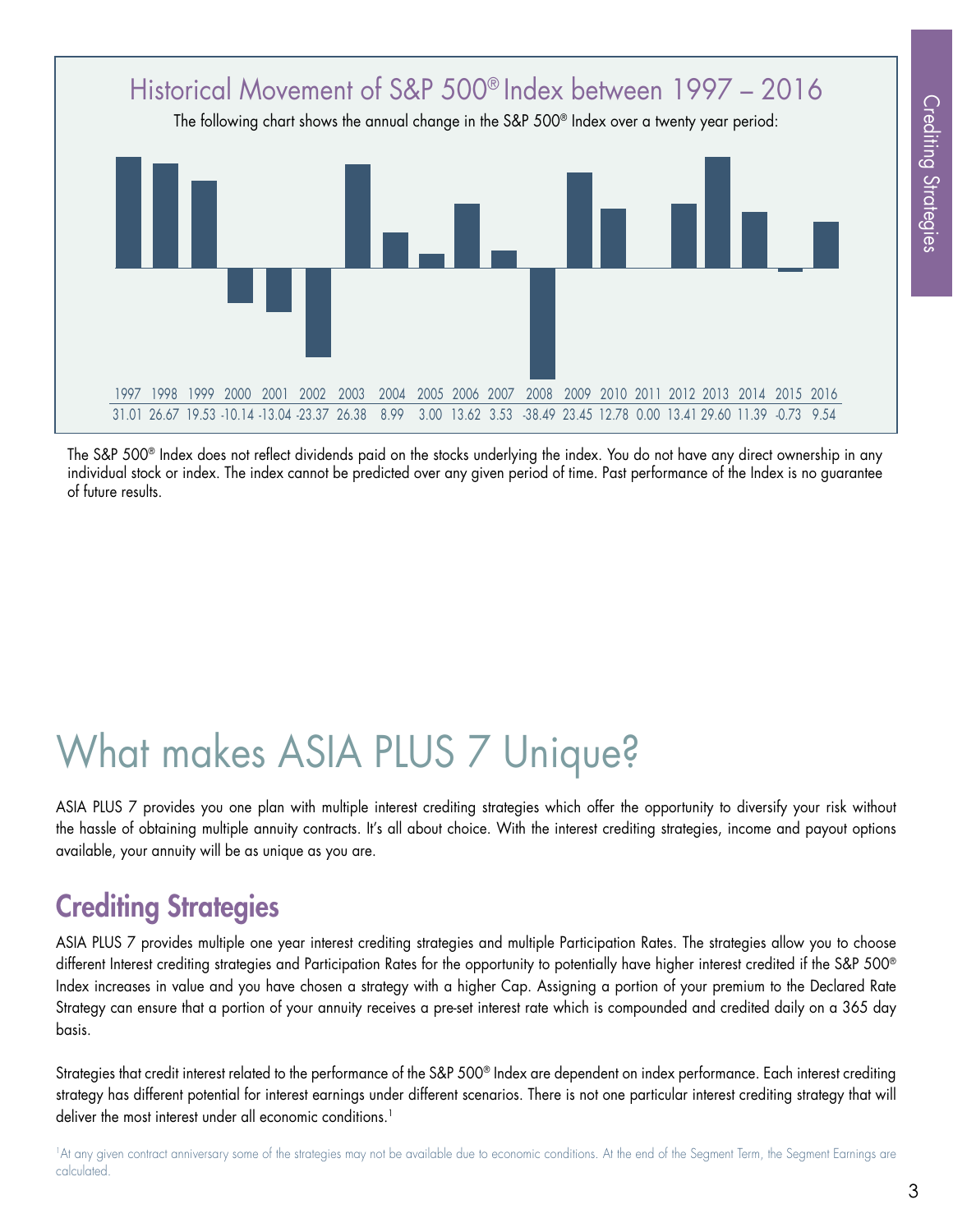#### Protection Strategies

ASIA PLUS 7 seeks to provide protection in a variety of forms.

- Protection from negative economic conditions: By choosing ASIA PLUS 7, you are not investing directly in the stock market. Your Annuity Value will not be reduced in negative economic years, and in the event the underlying index performs below the minimum guarantee interest rate your contract will earn the minimum guaranteed interest rate.
- Protection from income taxes: ASIA PLUS 7 allows you to accumulate value in the annuity on a tax deferred basis until the day you need the money. The Annuity Value accumulates without having any of the interest credited taxed until it is removed from the annuity.\*
- Death Benefit protection for your family: With the available Death Benefit options, you can choose how and when the Death Benefit will be distributed to best meet your loved one's needs.

See detailed information on each of these topics as you read through the brochure.

\* Under current tax law, the Internal Revenue Code provides tax deferral to IRAs. There is no additional tax benefit obtained by funding an IRA with an annuity. Consider the other benefits provided by an annuity such as lifetime income and a Death Benefit. An IRS penalty of 10% may be assessed on any withdrawals made prior to age 59 1/2. Withdrawals are subject to ordinary income tax.

### Potential Crediting Strategies Available

When you set up your contract, you will be able to choose one of several strategies to meet your goals. You may use as many different options as you deem appropriate for your planning needs subject to American National's minimum and maximum requirements.

ASIA PLUS 7 offers multiple indexing strategies as well as a Declared Strategy. The chart to the right illustrates the strategies available. You are able to participate in multiple strategies in one contract. The minimum amount required for participation in any of the Indexed strategies is \$5,000. There is no minimum allocation amount for the Declared Rate Strategy.



Indexed strategies earn interest related to the performance of the S&P 500® Index. The amount of interest an indexed strategy earns depends on a number of factors including: index performance, participation rate, cap, segment term, and the minimum guaranteed interest rate for indexed strategies. The performance of the index cannot be predicted over any given period of time. Past history of the Index is no guarantee of future performance. There is not one particular interest crediting strategy that will deliver the most interest under all economic conditions. American National and its agents do not make any recommendations regarding the selection of indexed strategies. American National and its agents do not guarantee the performance of any indexed strategies. The Declared Rate Strategy earns interest at an interest rate we declare at the beginning of each Contract Year and is guaranteed for one year.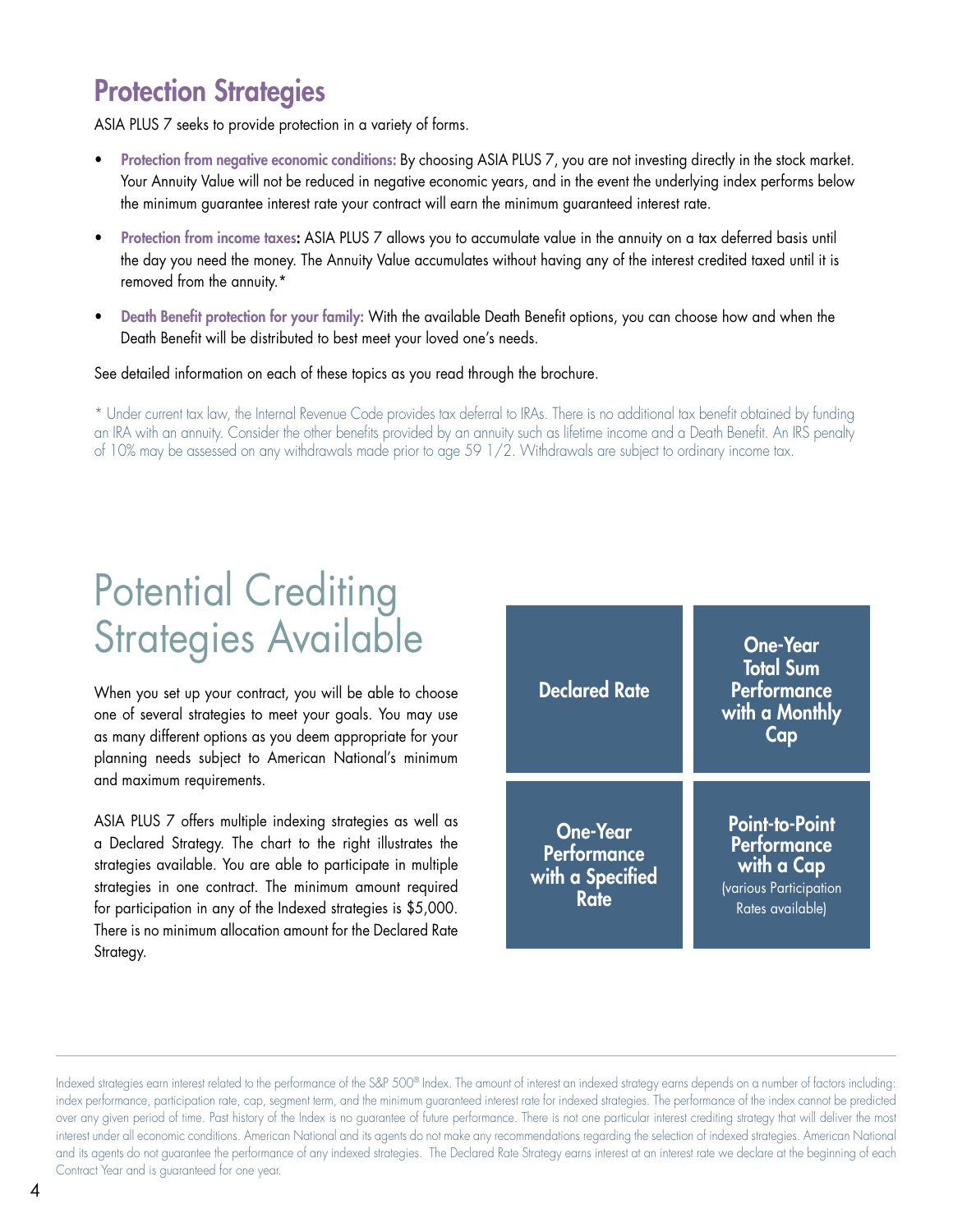#### Declared Rate Strategy

The rate is set at the beginning of each Segment Term so you know what return you will receive on the premium placed in the Declared Rate Strategy.

#### Hypothetical Declared Rate Strategy:

**Allocation Amount:** \$10,000 **Segment Term:** One Year **Declared Rate:** 2.00%

What does this mean for you? Because this strategy is not related to the index, no matter how the index changes, you will receive 2.00% interest on your \$10,000

**Total Gain:** \$200



These hypothetical examples are provided for illustrative purposes only.

#### One-Year Performance with a Specified Rate – (Specified Rate Strategy)

The Specified Rate is set at the beginning of each Segment Term; subject to the guaranteed minimum specified rate. At the end of the one year Segment Term, the earnings are calculated as follows: If the index is up or unchanged at the end of the Segment Term, then the interest earnings equal the specified rate multiplied by the Annuity Value in this indexed crediting strategy; otherwise, interest is credited at the minimum guaranteed interest rate for indexed strategies.

#### **Hypothetical Example:**



**Total Gain:** \$300 or \$100 (minimum guaranteed interest rate)

Form SRS13(NY)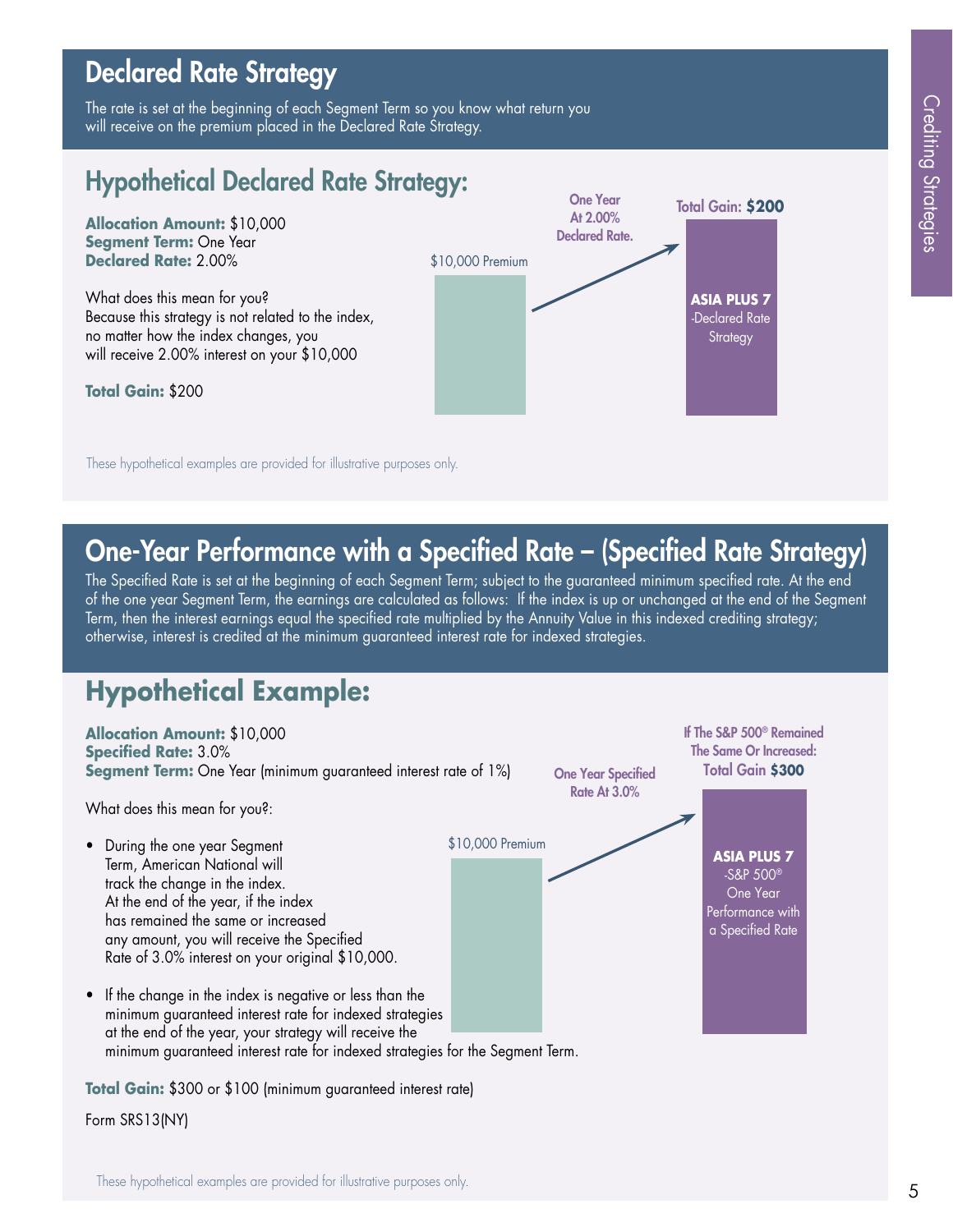

#### One-Year Total Sum Performance with a Monthly Cap – (Monthly Sum)

The Monthly Sum strategy credits interest on an annual basis by comparing the monthly changes in the S&P 500® Index. Each month, American National will calculate the changes in index value compared to the previous month. Increases each month are subject to a Cap while decreases each month have no bottom limit. The 12 values are summed to determine the annual interest credited with a floor rate of the minimum guaranteed interest rate for indexed strategies. There is no Cap on the final interest rate credited.

In the hypothetical examples, the assumed minimum guaranteed interest rate is 1%.

Form 1YRTS13(NY)

These hypothetical examples are provided for illustrative purposes only.

|                                         | <b>Hypothetical</b><br><b>Example 1</b> |                                    | <b>Hypothetical</b><br><b>Example 2</b> |                                                                               |  |
|-----------------------------------------|-----------------------------------------|------------------------------------|-----------------------------------------|-------------------------------------------------------------------------------|--|
| <b>Months</b>                           | <b>Index</b><br>Change                  | <b>Monthly</b><br>Capped<br>Change | <b>Index</b><br>Change                  | <b>Monthly</b><br>Capped<br>Change                                            |  |
| 1                                       | 4%                                      | 2%                                 | 2%                                      | 2%                                                                            |  |
| $\overline{2}$                          | 2%                                      | 2%                                 | 2%                                      | 2%                                                                            |  |
| 3                                       | $-3%$                                   | $-3%$                              | $-3%$                                   | $-3%$                                                                         |  |
| $\overline{4}$                          | 1%                                      | $1\%$                              | $-4%$                                   | $-4%$                                                                         |  |
| 5                                       | $-1%$                                   | $-1%$                              | $-1%$                                   | $-1%$                                                                         |  |
| 6                                       | $0\%$                                   | 0%                                 | $0\%$                                   | $0\%$                                                                         |  |
| $\overline{7}$                          | 3%                                      | 2%                                 | 2%                                      | 2%                                                                            |  |
| 8                                       | $-2%$                                   | $-2%$                              | $-2%$                                   | $-2%$                                                                         |  |
| 9                                       | 4%                                      | 2%                                 | $-2%$                                   | $-2%$                                                                         |  |
| 10                                      | 1.5%                                    | 1.5%                               | 1.5%                                    | 1.5%                                                                          |  |
| 11                                      | $-1%$                                   | $-1%$                              | $-1%$                                   | $-1%$                                                                         |  |
| 12                                      | 2%                                      | 2%                                 | 2%                                      | 2%                                                                            |  |
| <b>Total</b>                            |                                         | 5.5%                               |                                         | $-3.5%$                                                                       |  |
| <b>Interest Rate</b><br><b>Credited</b> |                                         | 5.5%                               |                                         | 1% (cannot be credited<br>lower than the minimum<br>guaranteed interest rate) |  |

Indexed strategies earn interest related to the performance of the S&P 500® Index. The amount of interest an indexed strategy earns depends on a number of factors including: index performance, participation rate, cap, segment term, and the minimum guaranteed interest rate for indexed strategies. The performance of the index cannot be predicted over any given period of time. Past history of the Index is no guarantee of future performance. There is not one particular interest crediting strategy that will deliver the most interest under all economic conditions. American National and its agents do not make any recommendations regarding the selection of indexed strategies. American National and its agents do not guarantee the performance of any indexed strategies. The Declared Rate Strategy earns interest at an interest rate we declare at the beginning of each Contract Year and is guaranteed for one year.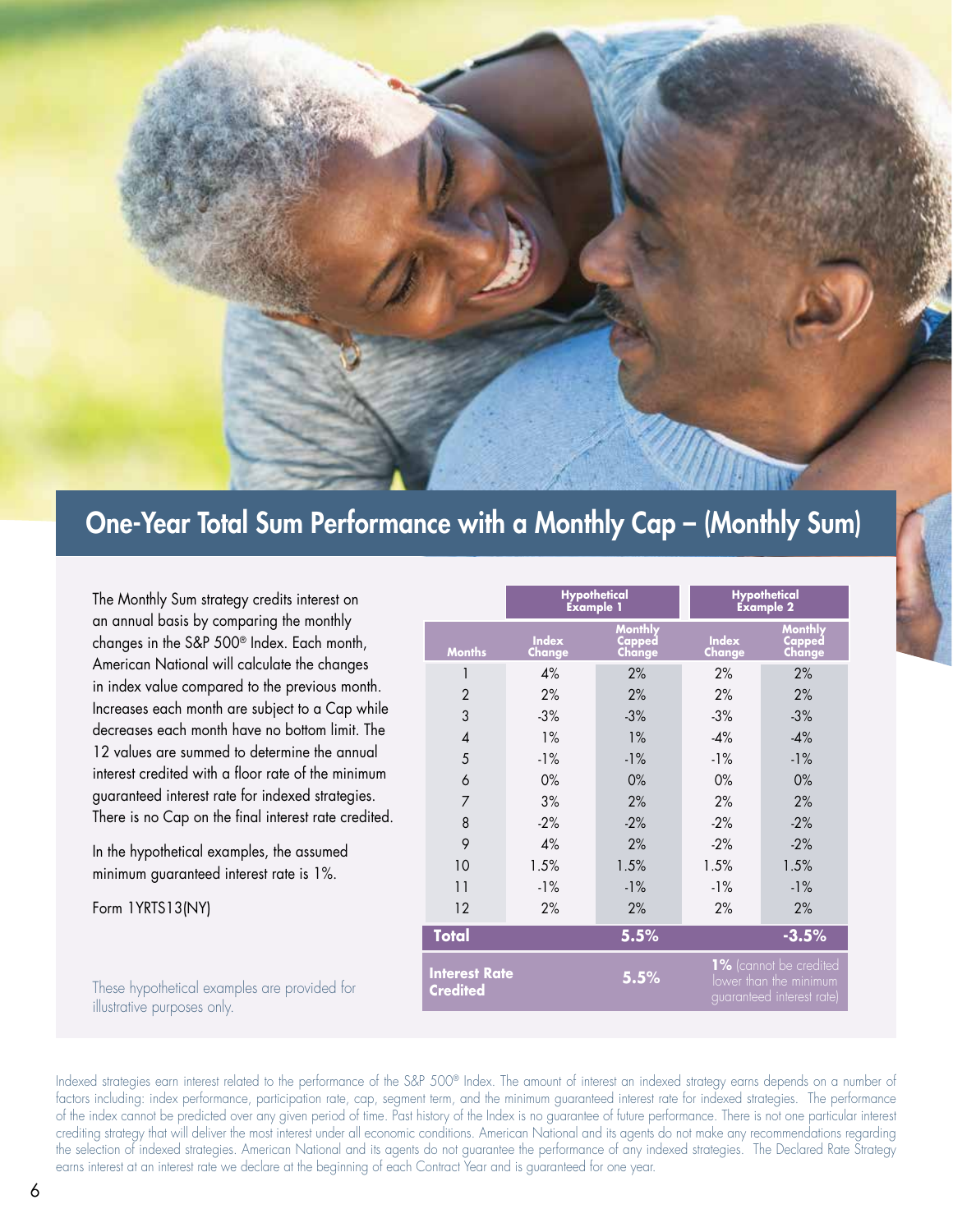Point to Point indexing allows for one year Segment Terms and multiple Participation Rates and Caps. Current Participation Rates are 100%, 75% and 50%.

A point to point strategy measures the change in the index by comparing the closing value of the index at the end of the Segment Term to the index value on the first day of the Segment Term.

| Starting value | Ending Value | hanae. | Percent of change |
|----------------|--------------|--------|-------------------|
| 1000           | 100          | +100   | $10\%$            |
| 1000           | 900          | $-100$ | $-10%$            |

Even though the index can have a negative percent of change, your contract has a minimum guaranteed interest rate for indexed strategies. This means that the lowest interest rate that can be applied to any Segment Term is the minimum guaranteed interest rate for indexed strategies. American National's Point to Point Performance with Cap Strategy is subject to a Participation Rate and Cap on all index earnings.

#### What is a participation rate?

A Participation Rate is the portion of the increase in the S&P 500® that is used to determine the amount of interest credited for the Segment Term. For example, a Strategy with a 50% Participation Rate will be credited 50% of the increase in index (up to the Cap), and a strategy with 100% Participation Rate will be credited 100% of the increase in the index (up to the Cap).

| What is a cap? |  |  |
|----------------|--|--|

A Cap is the upper limit or maximum interest that your Segment can earn during a Segment Term. Once the Participation Rate has been applied, if the index increase is greater than the Cap, the Cap will be used to determine the amount of interest that will be credited for that Segment Term. Using the same example as above, we will now apply the Cap.

A higher Participation Rate offers a lower Cap, and a lower Participation Rate offers a higher Cap. When considering the various Participation Rates, you should choose a strategy depending on how you believe the index may perform over the one year segment term. Please see the hypothetical examples.

| <b>Hypothetical Example</b><br>Step 1: Apply<br><b>Participation Rate</b> |                                             |                                 | <b>Participation Rate:</b><br>100% | <b>Participation Rate:</b><br>75% | <b>Participation Rate:</b><br>50% |  |
|---------------------------------------------------------------------------|---------------------------------------------|---------------------------------|------------------------------------|-----------------------------------|-----------------------------------|--|
|                                                                           | <b>Index</b><br><i>increases</i><br>by $3%$ | After<br>Participation<br>Rate: | 3.0%                               | 2.25%                             | 1.5%                              |  |
|                                                                           | <b>Index</b><br>increases<br>by 6%          | After<br>Participation<br>Rate: | 6.0%                               | 4.5%                              | 3.0%                              |  |
|                                                                           | <b>Index</b><br>increases<br>by $12\%$      | After<br>Participation<br>Rate: | 12.0%                              | 9.0%                              | 6.0%                              |  |

| <b>Hypothetical</b><br><b>Example Step 2:</b><br><b>Apply Cap</b> |                                               | Participation<br>Rate: 100%<br>Cap: 4.0% | Participation<br><b>Rate: 75%</b><br>Cap: 5.5% | Participation<br><b>Rate: 50%</b><br>Cap: 7.0% |  |
|-------------------------------------------------------------------|-----------------------------------------------|------------------------------------------|------------------------------------------------|------------------------------------------------|--|
| <b>Index</b><br><i>increases</i>                                  | After<br>Participation<br>Rate:               | 3.0%                                     | 2.25%                                          | 1.5%                                           |  |
| by $3%$                                                           | <b>Credited</b><br>After Cap:                 | 3.0%                                     | 2.25%                                          | 1.5%                                           |  |
| <b>Index</b><br><i>increases</i><br>by $6\%$                      | <b>After</b><br>Participation<br>Rate:        | 6.0%                                     | 4.5%                                           | 3.0%                                           |  |
|                                                                   | <b>Credited</b><br>After Cap:                 | 4.0%                                     | 4.5%                                           | 3.0%                                           |  |
| <b>Index</b><br><i>increases</i><br>by 12%                        | <b>After</b><br><b>Participation</b><br>Rate: | 12.0%                                    | 9.0%                                           | 6.0%                                           |  |
|                                                                   | <b>Credited</b><br>After Cap:                 | 4.0%                                     | 5.5%                                           | 6.0%                                           |  |

#### Form PTP13(NY)

These hypothetical examples are provided for illustrative purposes only. At any given contract anniversary some of the strategies may not be available due to economic conditions. At the end of the Segment Term, the Segment Earnings are calculated.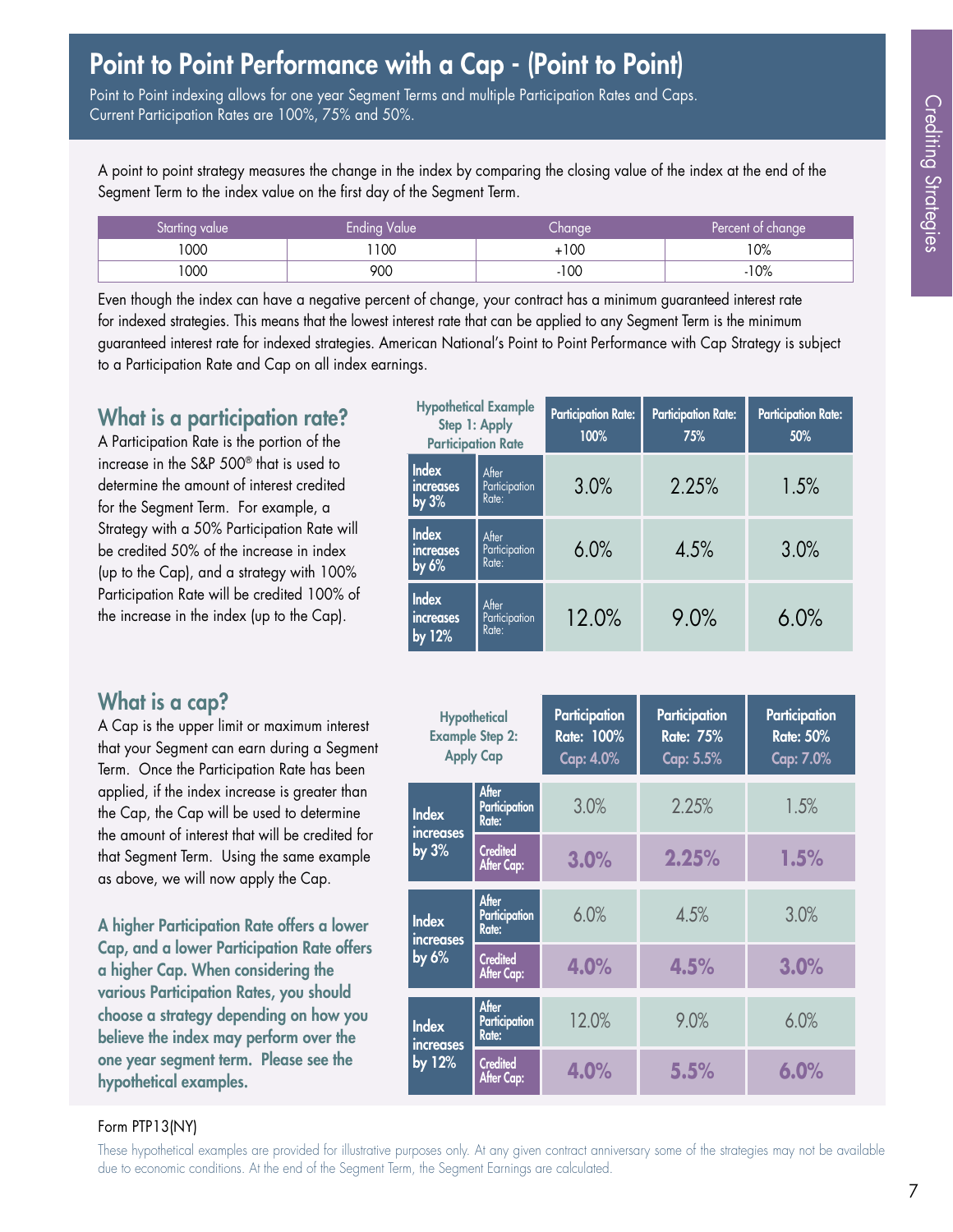

Your personal goals may change from time to time which is why the ASIA PLUS 7 gives you the option when each segment term ends to reallocate your Annuity Value among the available options on the contract anniversary.

- 1. Prior to your contract anniversary, meet with your advisor to discuss your financial goals.
- 2. Decide which strategies meet your goals.
- 3. Allocate your funds accordingly.
- 4. Relax and enjoy the peace of mind that comes with knowing your money is protected from a loss in value if the index declines.

Note: Reallocations require a \$5,000 minimum premium. If a Segment matures and has less than \$5,000, the Segment Value will be reallocated into another Strategy as long as it meets the minimum strategy requirements or will be transferred by American National into the Declared Rate Strategy. If a Segment matures and the strategy is no longer available, the Segment Value will be placed in the strategy most similar to the maturing Segment.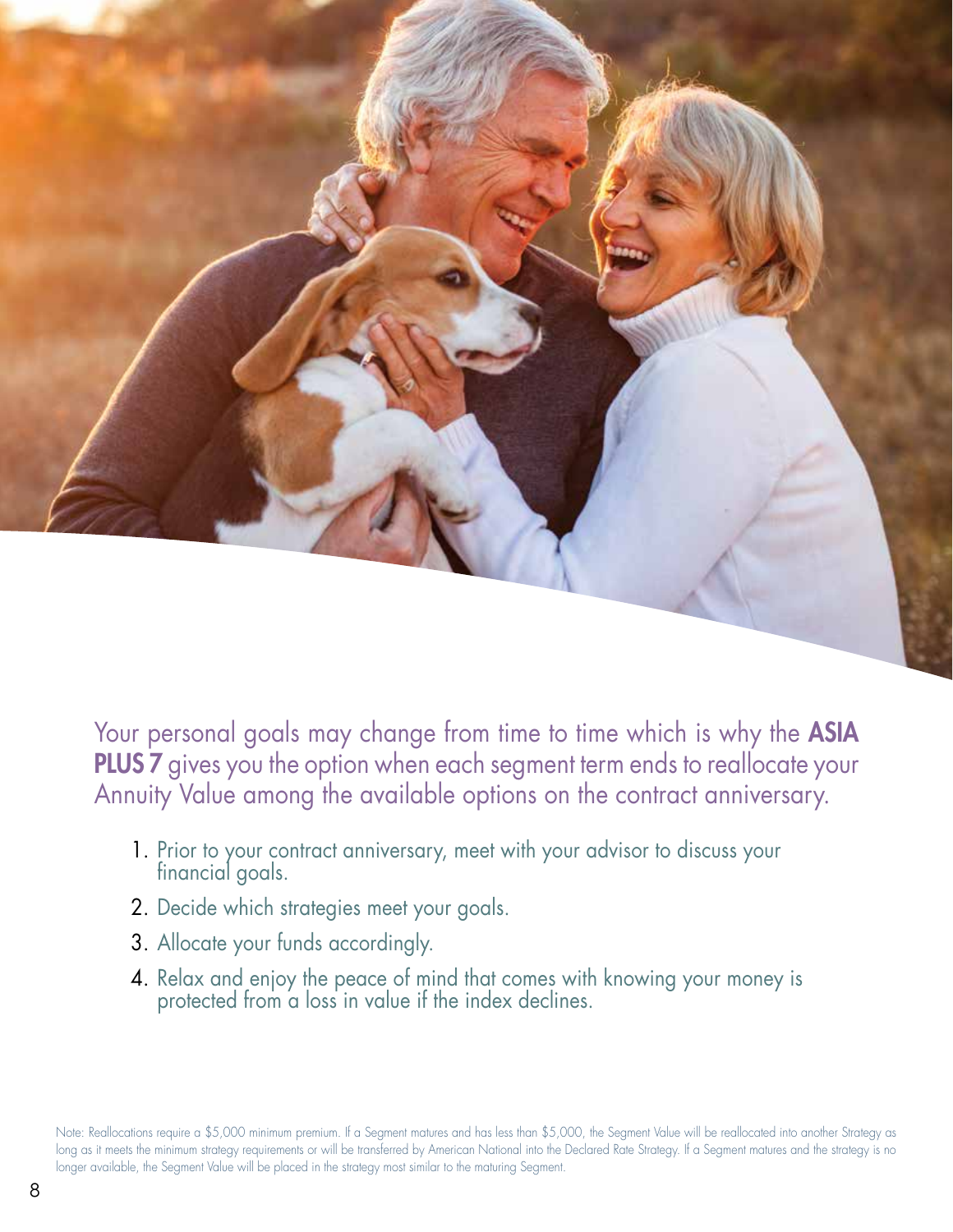### Asset Protection

Making the decision to purchase an indexed annuity can be complicated due to the fluctuations of the index. The important thing to remember is that even when the index has negative returns, your Annuity Value will not decrease. The chart on the next page shows the results from testing the current product against past performance of the S&P 500® Index from 2003 to 2014. As you can see, even though the chart displays both positive and negative years for the index, the overall account does not lose value and grows at a rate of no less than the minimum guaranteed interest rate.

The use of alternate assumptions would produce significantly different results. Although the ASIA PLUS 7 was not available for the period of time referenced, actual historical prices of the S&P 500® Index have been used in the hypothetical example. This hypothetical example is intended solely for illustrative purposes and is not an indication of the annuity's past or future performance.

#### Assume the allocations:

- 25% Declared Rate Strategy 2.0% Declared Rate
- 25% One Year Point to Point with 100% Participation 4.25% Cap
- 25% One Year Monthly Sum Method 2.0% Monthly Cap
- 25% Specified Rate Strategy 3.0% Specified Rate

Assume a 1% Guaranteed Minimum Interest Rate

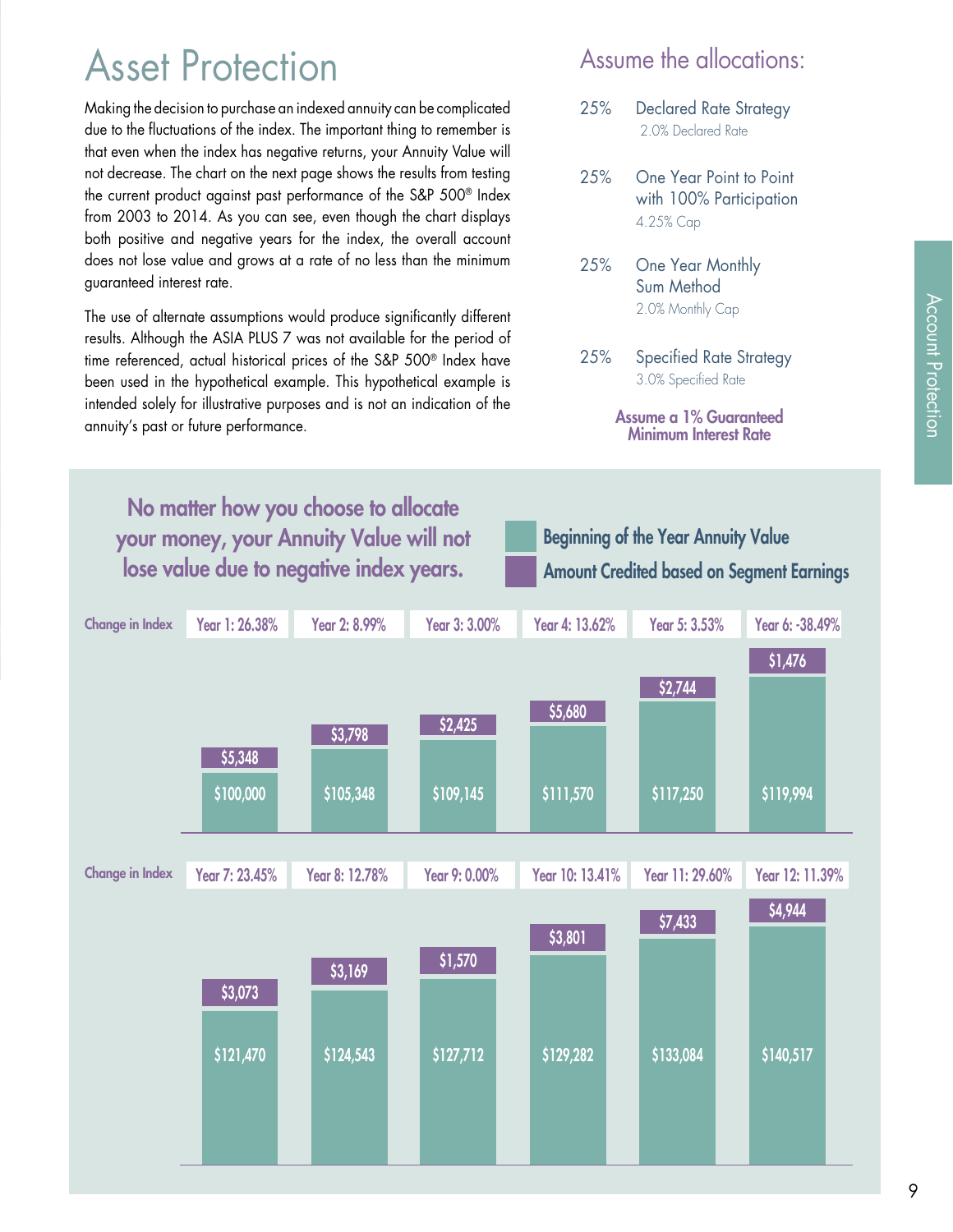# Safety of Principal

The **ASIA PLUS 7** allows you to receive interest earnings based upon the movement of the S&P 500® Index without being directly invested in the index. If the index goes down in value during the measuring period, you do not lose principal and will even be credited the minimum guaranteed interest rate for indexed strategies. From that standpoint, your money is protected from a loss in value if the index declines. Don't lose sleep worrying about ASIA PLUS.

### Control Your Taxes

**ASIA PLUS 7** allows you to decide when your income should be taxable to you. With a tax-deferred annuity, the Annuity Value has the potential to grow and, meanwhile, you will not pay taxes on it until you withdraw the money. It will be there for you when you need it. Why pay taxes when you may not need any or all the income generated?

Current U.S. tax law provides that earnings from an annuity are taxable only upon a withdrawal as ordinary income. You should contact your attorney or tax advisor on your specific situation.

### Surrender Charge Free Withdrawal Privilege

Choosing your plan to build growth is one thing, but what if your plans change? What if you need access to some of your money? You have that flexibility with the **ASIA PLUS 7**. After the contract is issued, you can withdraw up to 10% of your Annuity Value as of the beginning of the contract year, or the Minimum Required Distribution if greater, during each contract year without any surrender charges.\*

### Full Surrender

The full Annuity Value of your contract is available to you without any surrender charges after the contract has been in force for seven full contract years.\*

However, if your financial plans change and you need to surrender your contract prior to the end of seven years, you can do so subject to a surrender charge as shown in this schedule:

#### 7 Year Surrender Charge Schedule

| <b>Contract Year</b> |    | $\overline{\mathbf{2}}$ | - 3-           | 457 | $\overline{6}$ | $\mathbf{Z}$ |  |
|----------------------|----|-------------------------|----------------|-----|----------------|--------------|--|
| Surrender Charge     | 7% |                         | 6% 5% 4% 3% 2% |     |                | $1\%$        |  |

Your Annuity Value is the sum of the values in the indexed and declared rate strategies less any withdrawals you may have taken from the contract. The surrender amount you will receive during the first seven years will be the Annuity Value less surrender charges according to the schedule above.

If you surrender your contract during a Segment Term, Interest will be credited on the amount withdrawn at the minimum guaranteed interest rate for the declared rate strategy.

\* Withdrawals prior to age 59½ may be subject to a 10% tax penalty. Withdrawals are subject to ordinary income tax.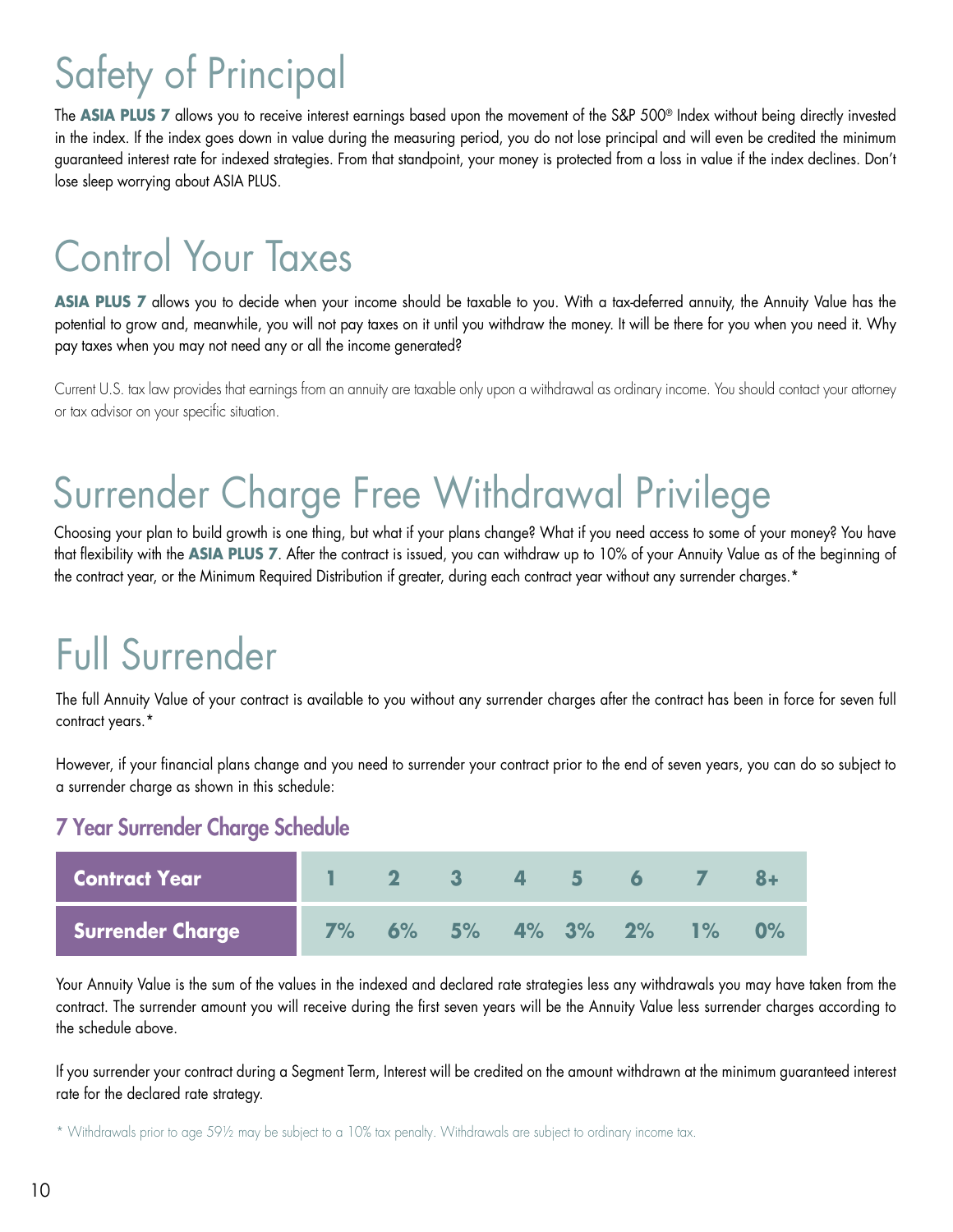## Waiver of Surrender Charges

Life has a way of changing your plans and the ASIA PLUS 7 provides assurance that you will have access to your money, without any surrender charges, under these special circumstances:

#### Confinement Waiver

Surrender charges may be waived when the contract owner is confined to a licensed hospital, licensed convalescent care facility, skilled nursing facility, custodial care facility, or licensed hospice facility for 30 or more days. This special waiver of surrender charge is available to you beginning 90 days after issue.

### Disability Waiver

Prior to age 65, surrender charges may be waived if the contract owner is diagnosed as having a disability. This special waiver of surrender charge is available to you immediately after issue.

### Terminal Illness Waiver

Surrender charges may be waived when the contract owner is diagnosed with an injury or illness that is reasonably expected to result in death in 12 months or less. This special waiver of surrender charges is available to you after issue.

**Conditions and restrictions on the waivers may apply. Please see your contract for specific details.**

# Death Benefit

The **ASIA PLUS 7** provides a Death Benefit that will be payable to a named beneficiary at the death of the owner of the contract. The Death Benefit, prior to the maturity date of the contract, is the Annuity Value, including any interest earnings up to the date of death.

### **Maturity**

The maturity date of the contract is normally when the owner reaches age 100, but the owner may request a change in date as long as the new maturity date is after the end of the fifth year and is not after the owner is 100 years old.

#### **Annuity Options**

At maturity you may elect to receive the proceeds of your annuity in a lump sum payment or in a series of payments to meet your financial goals. American National offers a variety of annuity options. Your advisor can help you make the right choice for your needs at that time.

If the death of the contract owner occurs after maturity and annuity payments are being made then, depending upon the annuity option selected by the contract owner, any remaining payments will be paid to the beneficiary.

The S&P 500 Index is a product of S&P Dow Jones Indices LLC ("SPDJI"), and has been licensed for use by American National Life Insurance Company of New York. S&P® and S&P 500® are registered trademarks of Standard & Poor's Financial Services LLC ("S&P"); Dow Jones® is a registered trademark of Dow Jones Trademark Holdings LLC ("Dow Jones"); and these trademarks have been licensed for use by SPDJI and sublicensed for certain purposes by American National. American National's products are not sponsored, endorsed, sold or promoted by SPDJI, Dow Jones, S&P, their respective affiliates, and none of such parties make any representation regarding the advisability of investing in such product(s) nor do they have any liability for any errors, omissions, or interruptions of the S&P 500 Index.

Guarantees are based on the claims paying ability of American National Life Insurance Company of New York.

Form IA13(NY)

#### Not FDIC/NCUA insured Not a deposit Not insured by any federal government agency No bank/CU guarantee May lose value